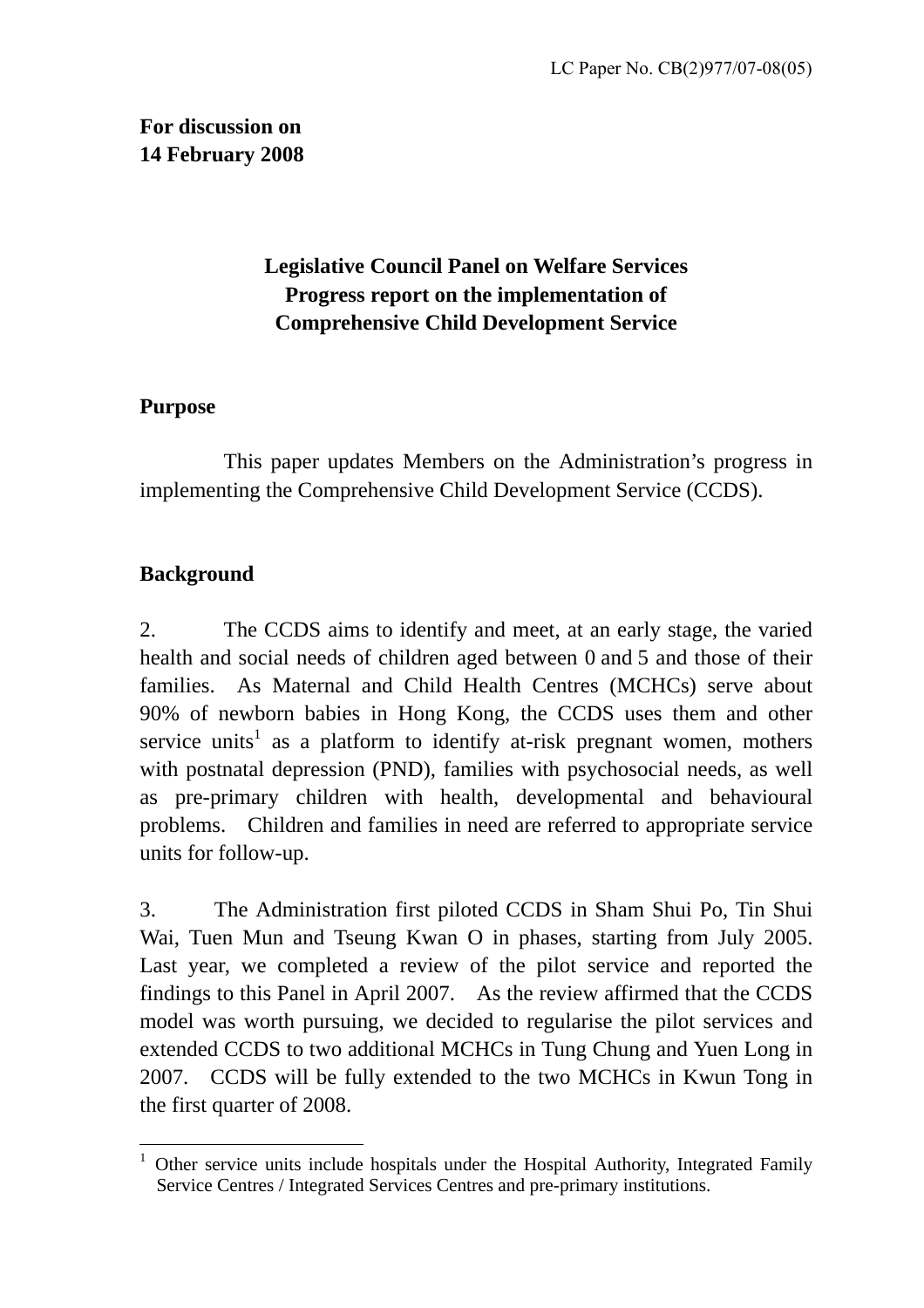- 4. We would like to report the progress of the CCDS, in terms of
	- (a) the latest service statistics and implementation experience (paragraphs 5 to 19 below); and
	- (b) improvement measures implemented since the last review (paragraphs 20 to 34 below).

### **Service Statistics and Implementation Experience**

### *Identification and management of at-risk pregnant women*

5. At-risk pregnant women, including illicit drug users, teenage mothers, pregnant women with mental illness, are identified and provided with various health and social services.

6. The latest statistics of at-risk pregnant women identified in the Kowloon West, Kowloon East and New Territories West Clusters (covering the pilot communities, Tung Chung and Yuen Long) are set out below -

| <b>Major Problem of the At-Risk</b>  | <b>Nov 2005 to Oct 2006</b> | Nov 2005 to Sep 2007       |  |
|--------------------------------------|-----------------------------|----------------------------|--|
| <b>Pregnant Women</b>                | (Pilot)                     | (mothers identified at     |  |
|                                      | (mothers identified at)     | antenatal stage <i>and</i> |  |
|                                      | antenatal stage only)       | mothers followed up at     |  |
|                                      |                             | postnatal stage)           |  |
| Mental illness                       | $26^{2}$                    | 191                        |  |
| Substance abuse                      | 24                          | 168                        |  |
| Teenage pregnancies                  | 41                          | 113                        |  |
| Others (single mothers, mothers with | N.A. <sup>2</sup>           | 50                         |  |
| sexually transmitted diseases, etc.) |                             |                            |  |
| <b>Total</b>                         | 91                          | 522                        |  |

 $\overline{a}$ 

<span id="page-1-0"></span><sup>2</sup> No breakdown for at-risk mothers with mental illness and other risk factors, such as single mothers and mothers with sexually transmitted diseases, is available.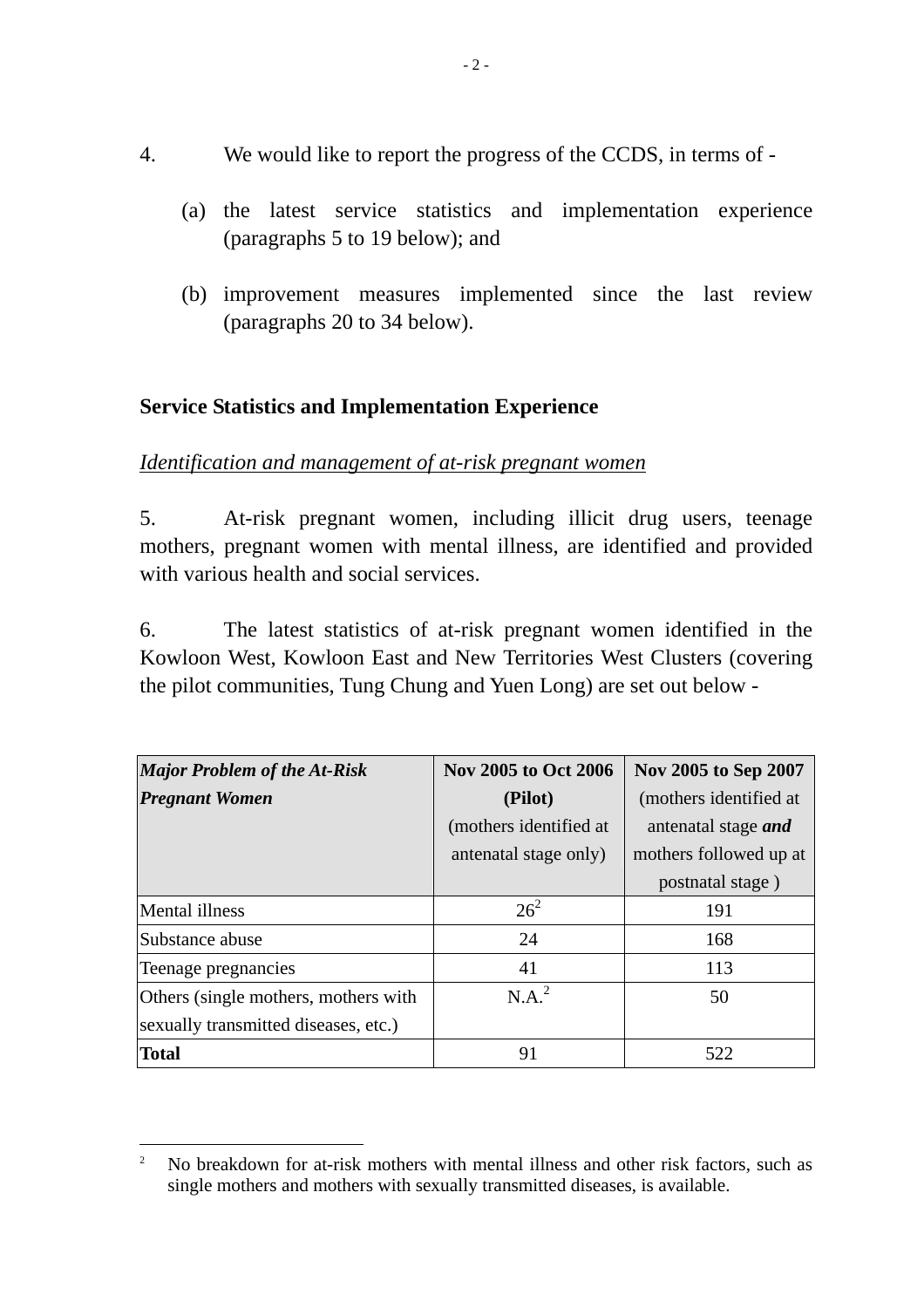7. During the pilot stage, more pregnant women who were drug abusers were identified in early pregnancy. They had more time to make important decision about their pregnancy and modify their high-risk behaviour. Almost half of the 15 drug-abusing mothers who gave birth during the pilot period underwent drug detoxification successfully or stopped using drug after delivery. Over 40 mothers with different risk factors, including the drug abusers, delivered their babies during the pilot stage. Their babies had full vaccination coverage designed for their age.

8. After the regularisation of CCDS, some at-risk mothers followed up by community paediatricians of the Hospital Authority (HA) at MCHCs have shown initial improvement, including successful detoxification, significant reduction in smoking and the adoption of safe contraceptive practices. At-risk mothers identified in Tung Chung and Yuen Long have similar characteristics as those in other pilot communities. They also show similar improvements after using CCDS.

# *Identification and management of mothers with postnatal depression*

9. With the aid of the Edinburgh Postnatal Depression Scale (EPDS), Maternal and Child Health (MCH) nurses seek to identify mothers with probable PND. Where necessary, mothers with symptoms of PND are counselled by MCH nurses or visiting psychiatric nurses. The more serious cases are referred to psychiatrists in hospitals under the HA for consultation and medication.

10. To further reduce the psychological barrier for mothers in need of psychiatrist services, visiting psychiatrists from HA have started to provide consultation sessions in the MCHCs in Yuen Long, Tuen Mun and Tseung Kwan O since mid-2007 to establish rapport with the mothers before following up their cases in HA hospitals. Similar arrangements will be extended to other districts depending on their service needs, etc.

11. While CCDS is extended to more districts, the service usage pattern is rather consistent with that at the pilot stage. Details are tabulated below -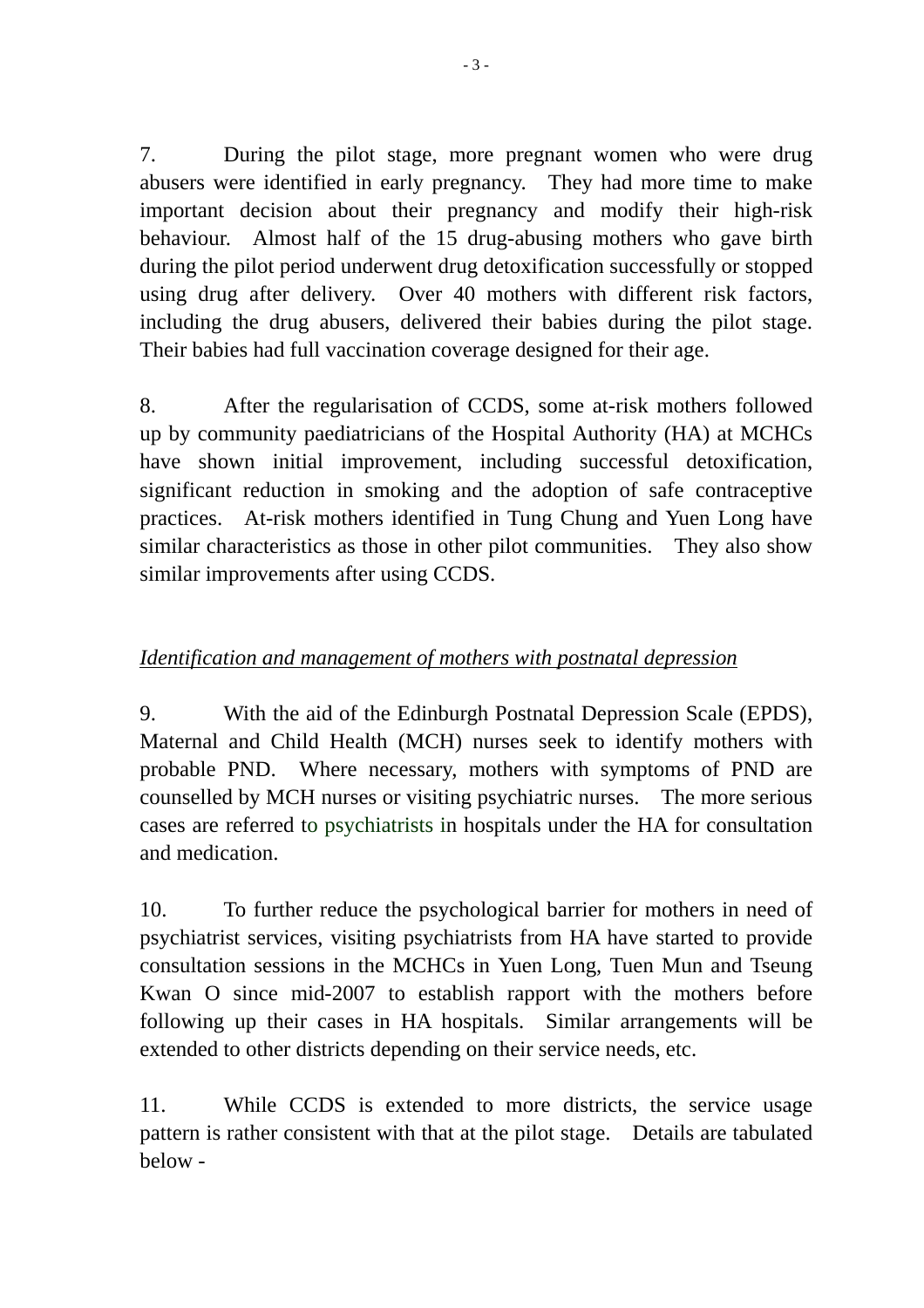|                                                                                   | <b>July 2005 to</b><br><b>Sep 2006</b><br>(Pilot) | <b>July 2005 to</b><br><b>Oct 2007</b> |  |
|-----------------------------------------------------------------------------------|---------------------------------------------------|----------------------------------------|--|
| Total no. of newly registered children (under one year                            | 11 702                                            | 29 301                                 |  |
| old) at MCHCs implementing CCDS                                                   |                                                   |                                        |  |
| Total no. of mothers with probable PND (% of all                                  | 1 257 (10.7%)                                     | 3 463 (11.8%)                          |  |
| newly registered children (under one year old))                                   |                                                   |                                        |  |
| Follow-up services provided (a mother may receive more than one type of follow-up |                                                   |                                        |  |
| services)(% of mothers with probable $PND$ )                                      |                                                   |                                        |  |
| Management of mood problems                                                       |                                                   |                                        |  |
| Counselling by nurses of MCHCs                                                    | 831 (66.1%)                                       | 1 891 (54.6%)                          |  |
| Counselling by visiting psychiatric nurses                                        | 350 (27.8%)                                       | 974 (28.1%)                            |  |
| Referral to HA's visiting psychiatrists / Psychiatric                             | 44 (3.5%)                                         | $109(3.1\%)$                           |  |
| Department / Accident and Emergency Department                                    |                                                   |                                        |  |
| (more serious/urgent mental health problems)                                      |                                                   |                                        |  |
| Referral to Integrated Family Service Centres /                                   | 120 (9.5%)                                        | 301 (8.7%)                             |  |
| <b>Integrated Services Centres</b>                                                |                                                   |                                        |  |
| Other MCHC services (including parenting                                          | 421 (33.5%)                                       | 1715 (49.5%)                           |  |
| programme, breastfeeding counseling, etc.)                                        |                                                   |                                        |  |

12. Similar to the pilot experience, the two MCHCs in Tung Chung and Yuen Long identified significantly more mothers with probable PND after implementing CCDS. The monthly average percentage of mothers identified with probable PND increased from 2.8% (in 2006) to 14.9% (March to October 2007) for Tung Chung and from 3.7% to 8.8% for Yuen Long during the same period.

*Identification and management of children and families with psychosocial needs*

13. MCH nurses apply a systematic psychosocial need assessment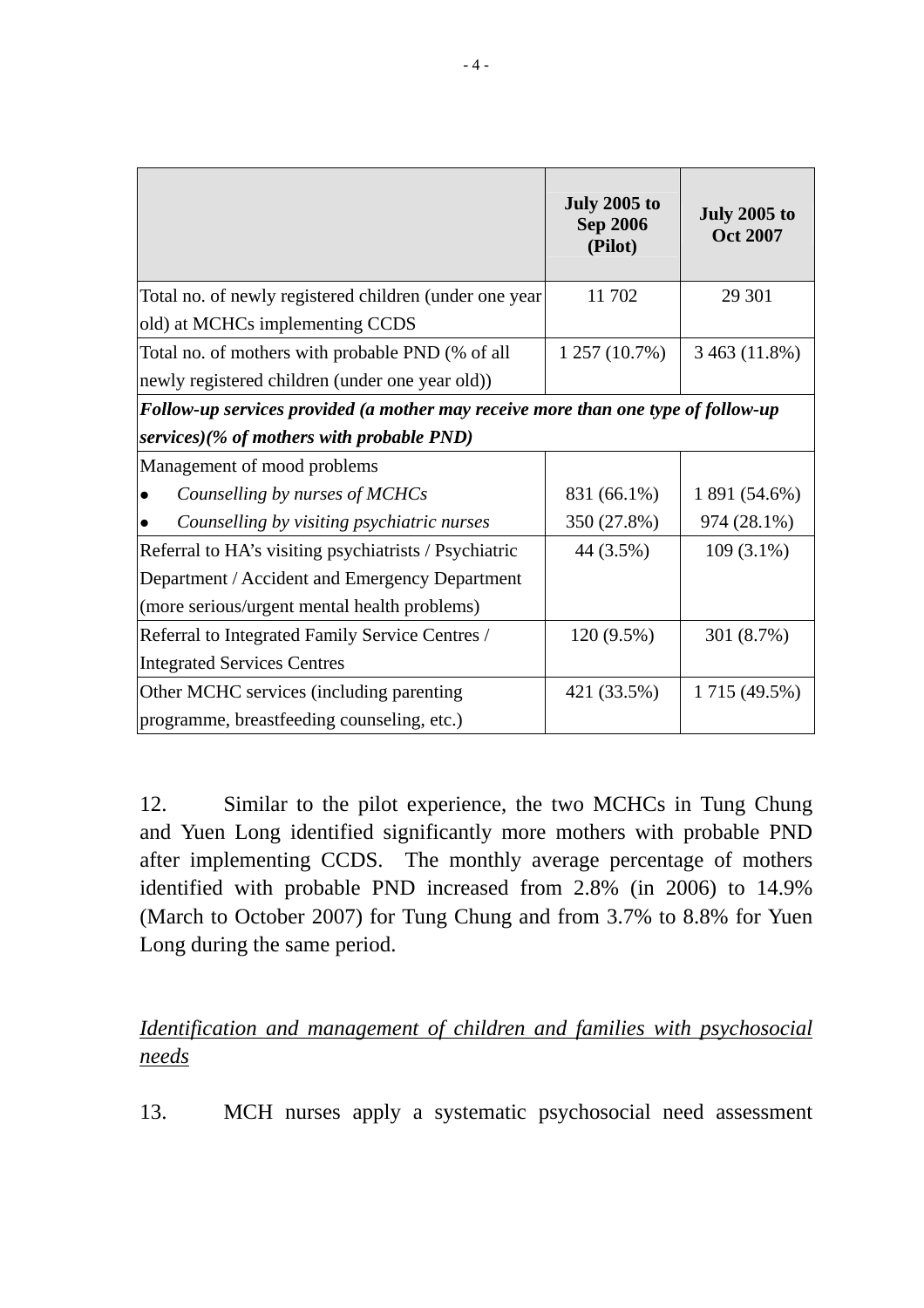tool<sup>3</sup> in interviewing children and families with preset demographic attributes, including extended and single parent families, low income families, new arrival families and families with one parent who is a two-way permit holder. Subject to their consent, families identified to be in need are referred to Integrated Family Service Centres (IFSCs) / Integrated Services Centres (ISCs) for follow up.

14. Upon receiving referrals from MCHCs, social workers at IFSCs / ISCs will thoroughly assess the needs and problems of the families and provide appropriate services. In addition to individual counselling, groups and programmes on stress management, marital and interpersonal relationship, parenting skills, etc., are offered to service users to enhance their capacity in problem-solving and facing life's challenges. Tangible services such as financial and housing assistance may also be provided. To reach out to mothers and children in need, social workers of IFSCs / ISCs stand ready to meet them and their families in MCHCs by appointment.

15. Families assessed by MCH nurses up to October 2007 have similar types of psychosocial needs as those identified in the pilot stage. Details are set out below -

|                                                        | <b>July 2005 to</b><br><b>Sep 2006</b><br>(Pilot) | <b>July 2005 to</b><br><b>Oct 2007</b> |
|--------------------------------------------------------|---------------------------------------------------|----------------------------------------|
| Total no. of newly registered children (under one year | 11 702                                            | 29 301                                 |
| old) at MCHCs implementing CCDS                        |                                                   |                                        |
| Total no. of families assessed for psychosocial needs  | 3 682 (31.5%)                                     | 10 042 (34.3%)                         |
| (% of all children newly registered (under one year    |                                                   |                                        |
| old)                                                   |                                                   |                                        |
| Total no. of families recommended for referrals to     | 601 (16.3%)                                       | 1 353 (13.5%)                          |
| IFSCs / ISCs (% of families assessed)                  |                                                   |                                        |
| Total no. of families accepting referrals to IFSCs /   | 421 (70.0%)                                       | 883 (65.3%)                            |

<span id="page-4-0"></span> $\frac{1}{3}$  The tool is known as the Semi Structured Interview Guide. It is developed by a team of psychologists and doctors in the Department of Health for MCH nurses. It aims to increase their awareness of the clients' background and enables them to use more systematic and structured interview techniques to identify and assess the clients' social services needs.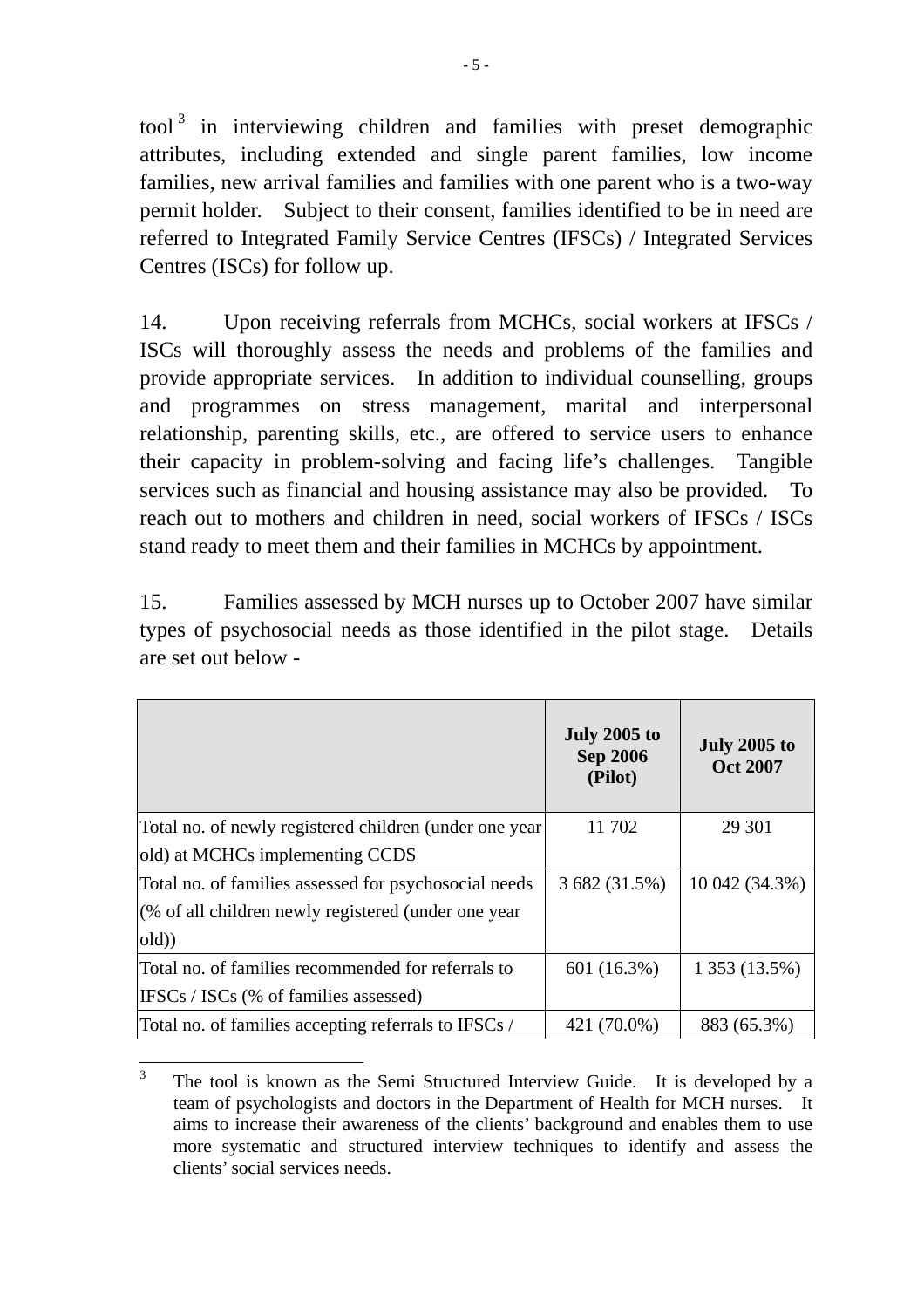|                                                  | <b>July 2005 to</b><br><b>Sep 2006</b><br>(Pilot) | <b>July 2005 to</b><br><b>Oct 2007</b> |
|--------------------------------------------------|---------------------------------------------------|----------------------------------------|
| ISCs (% of families with social service referral |                                                   |                                        |
| recommended)                                     |                                                   |                                        |

*Top 5 reasons for referrals to IFSCs / ISCs (A family may be referred for more than one reasons)(% of total no. of families recommended for social service referral)* 

| Emotional problem    | 237 (39.4%) | 525 (38.8%) |
|----------------------|-------------|-------------|
| Marital problem      | 199 (33.1%) | 518 (38.3%) |
| Financial assistance | 190 (31.6%) | 425 (31.4%) |
| Child care           | 198 (32.9%) | 417 (30.8%) |
| Family relationship  | 142 (23.6%) | 373 (27.6%) |

16. As in the pilot stage, there was a marked increase in the number of families identified to be in need of social services support after the two MCHCs in Tung Chung and Yuen Long introduced systematic screening. From March to October 2007, the percentage of referrals to IFSCs / ISCs in Tung Chung and Yuen Long rose by two to three times when compared with the figures in 2006. The monthly average proportion of families referred to receive social services also increased from 0.6% to 1.6% in Tung Chung and from 1.9% to 3.9% in Yuen Long.

## *Identification and management of pre-primary children with physical, developmental and behavioural problems*

17. Pre-primary institutions may make use of the CCDS referral and feedback mechanism to refer children displaying physical, developmental or behavioural problems to MCHCs for assessment. Training is provided to pre-primary educators to help them identify and support these children.

18. More pre-primary children have been referred to MCHCs for assessment since the regularisation of CCDS. Details are as follows -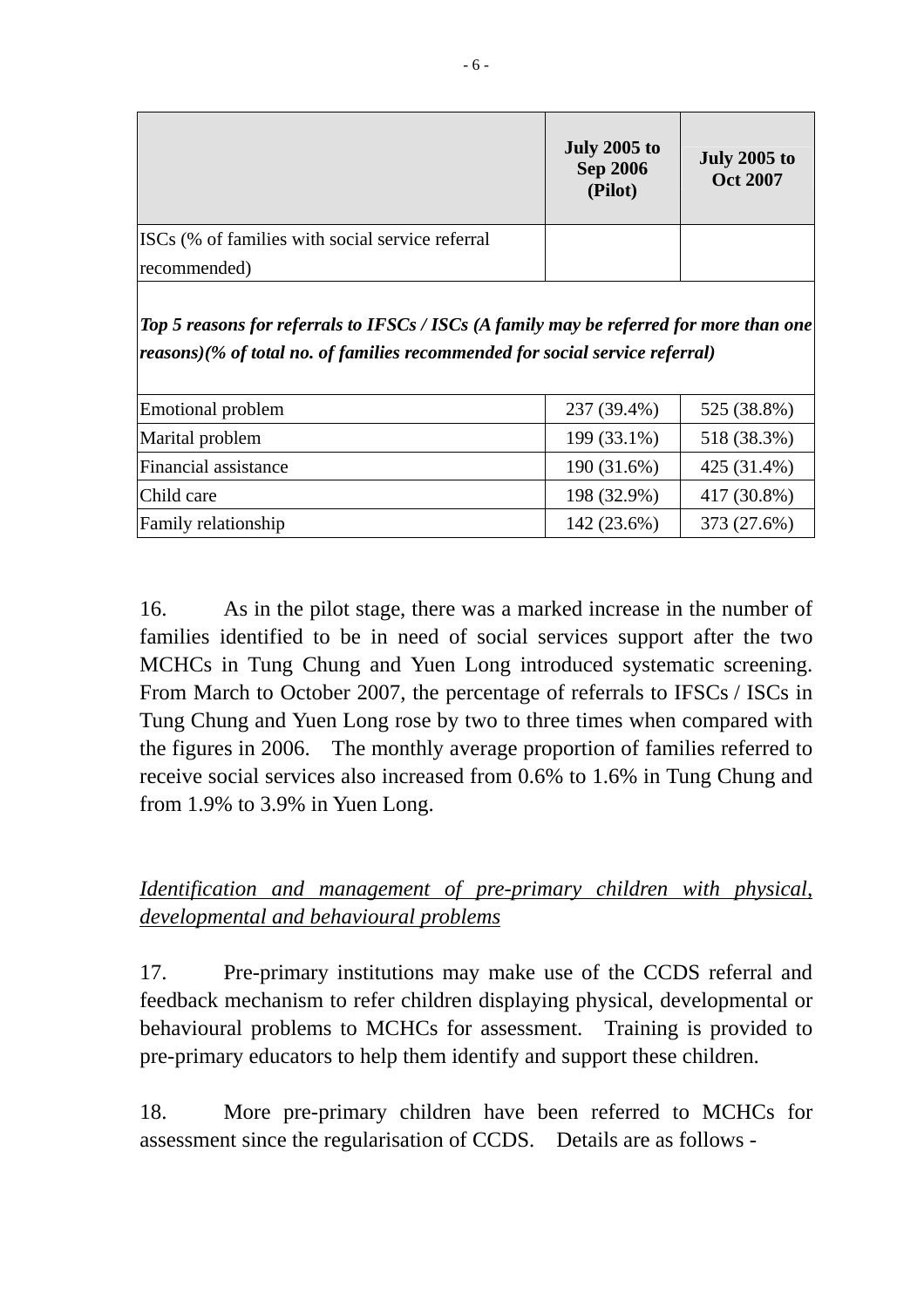|                                               | <b>July 2005 to</b><br><b>Sep 2006</b><br>(Pilot) | <b>July 2005 to</b><br><b>Oct 2007</b> |
|-----------------------------------------------|---------------------------------------------------|----------------------------------------|
| Total no. of children referred by pre-primary | 99                                                | 251                                    |
| institutions to MCHCs for assessment          |                                                   |                                        |

*Top 5 reasons for referrals to MCHCs (A child may be referred for more than one reason)(% of total no. of children referred)*

| Learning problem                | 45 (45.5%)   | 125 (49.8%)  |
|---------------------------------|--------------|--------------|
| Emotional / behavioural problem | 46 (46.5%)   | 96 (38.2%)   |
| Articulation / Language problem | 28 (28.3%)   | 47 (18.7%)   |
| Parenting problem               | $11(11.1\%)$ | $25(10.0\%)$ |
| Physical health problem         | $7(7.1\%)$   | $13(5.2\%)$  |

*Top 5 provisional diagnosis by MCHCs (A child may be diagnosed to have more than*  one problem)(% of the total no. of children with assessment completed $^4)$  $^4)$  $^4)$ 

| Articulation problem            | 24 (24.5%)   | 47 (21.8%)   |
|---------------------------------|--------------|--------------|
| Developmental delay             | $12(12.2\%)$ | 39 (18.1%)   |
| Normal                          | 14 (14.3%)   | 36(16.7%)    |
| Emotional / behavioural problem | 14 (14.3%)   | $35(16.2\%)$ |
| Language delay                  | $9(9.2\%)$   | 29 (13.4%)   |
| Parenting problem               | 18 (18.4%)   | 29 (13.4%)   |

*Top 5 services recommended after MCHC assessment (A child may be referred to* 

|  |  |  |  | receive more than one service)(% of total no. of children with assessment completed) |
|--|--|--|--|--------------------------------------------------------------------------------------|
|--|--|--|--|--------------------------------------------------------------------------------------|

| Detailed assessment at Child Assessment Service | 41 (41.8%)   | $108(50.0\%)$ |
|-------------------------------------------------|--------------|---------------|
| Parenting progamme at MCHCs                     | $22(22.4\%)$ | $32(14.8\%)$  |
| Speech therapy at HA                            | $16(16.3\%)$ | 29 (13.4%)    |
| Other MCHC services                             | 13 (13.3%)   | 28 (13.0%)    |
| No service recommended as child was already     | $6(6.1\%)$   | $9(4.2\%)$    |
| receiving service                               |              |               |

<span id="page-6-0"></span><sup>&</sup>lt;sup>4</sup> MCHCs have completed the assessment of 98 and 216 children during the pilot and in the period from July 2005 to October 2007 respectively.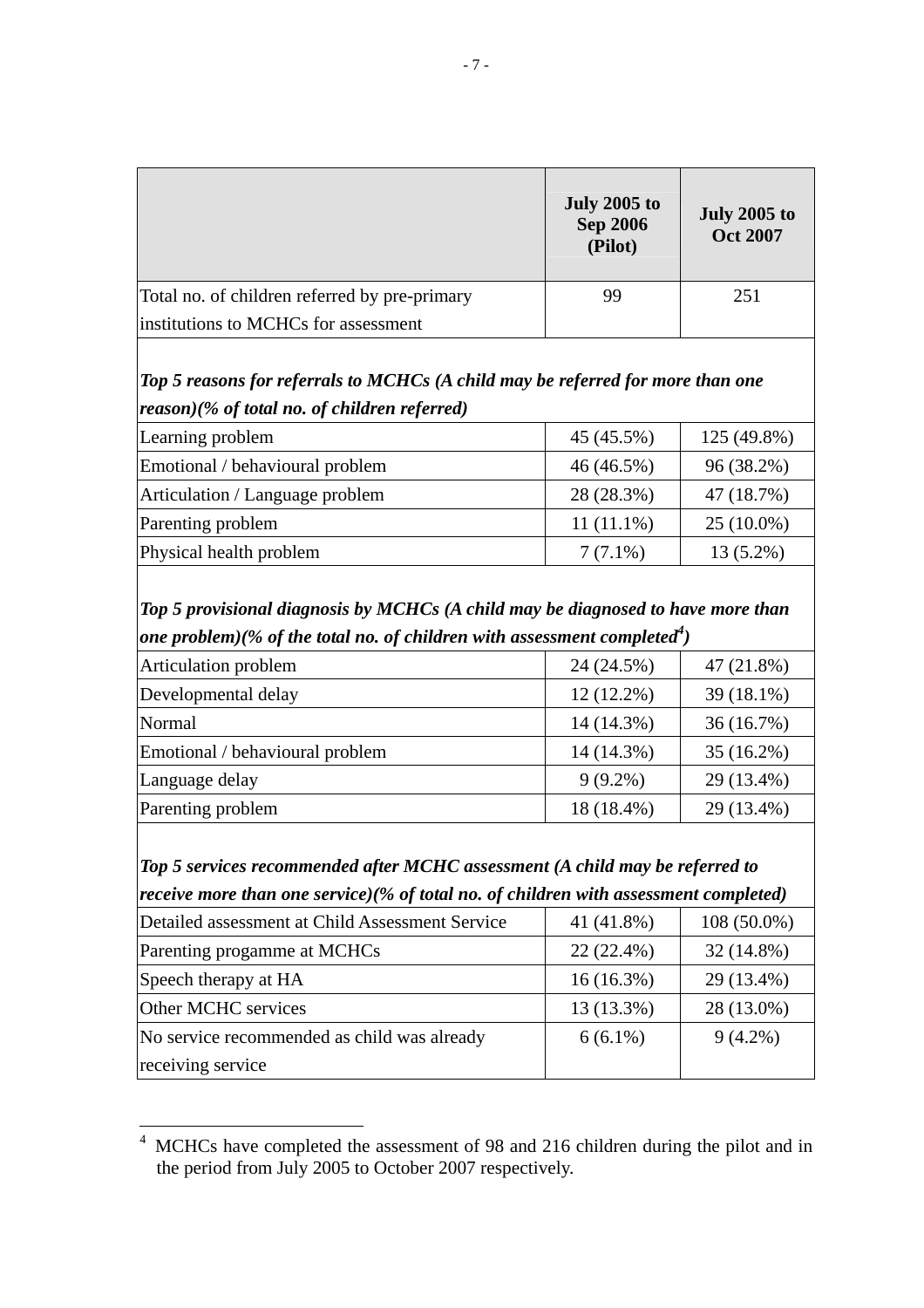19. To encourage pre-primary institutions to make use of CCDS, regional offices of the Education Bureau (EDB) have stepped up promotion at the district level. The number of parents who declined service appointments upon referral or who did not turn up for scheduled appointments remained low. Out of some 250 referrals from July 2005 to October 2007, only three families declined / failed to turn up for assessment by MCH doctors. Two families declined referral to Child Assessment Service or speech therapy at HA after the preliminary assessment in MCHCs.

### **Service Improvement since the Last Review**

20. The review of the pilot experience has recommended a number of improvement measures to enhance the CCDS. Our progress in implementing these measures are summarised in the following paragraphs.

## *Manpower, team building and staff training*

21. It was concluded in the review that there should be sufficient professional staff who were adequately briefed and trained to meet the increase in workload arising from implementing CCDS. Teamwork should also be strengthened to enhance staff morale and ensure smooth implementation.

22. Nurses at MCHCs have become more competent and confident in handling mothers with mood and psychosocial problems, as they accumulated more experience, and benefited from training, professional support from HA's visiting psychiatry teams and exchanges with social workers.

23. The concerns and needs of frontline staff have been closely monitored. Since the review, the Department of Health (DH) has developed a structured programme to consolidate the skills of nurses and doctors of MCHC in identifying and managing mothers with PND, which complements the professional support of the visiting psychiatry teams from HA. A peer support and quality management system is also being developed.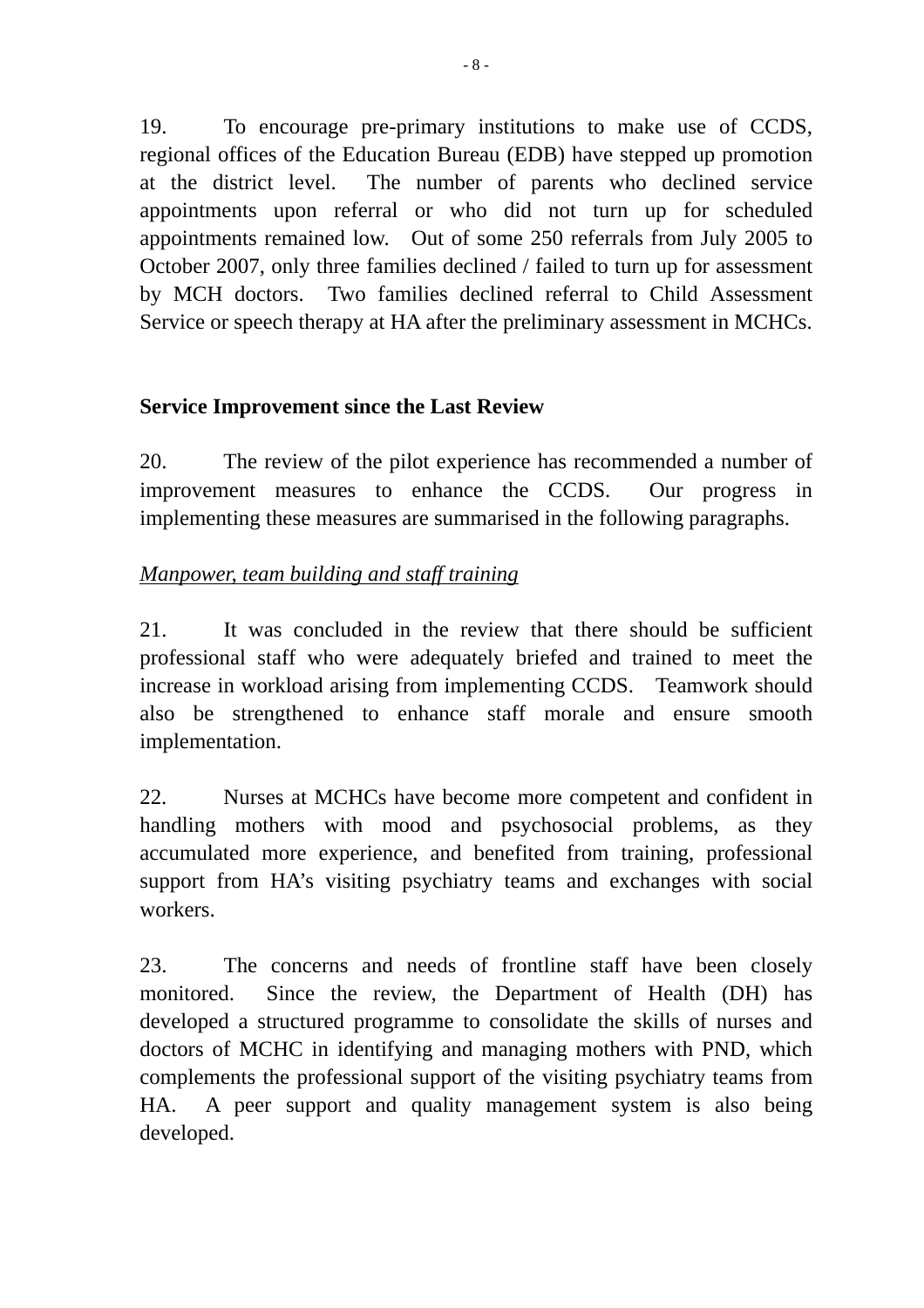24. To better manage families with psychosocial needs, training has been provided to MCHC staff to improve their skills in assessing the clients' readiness for service referral and in motivating them to accept referral offers. The systematic tool for screening psychosocial needs has also been enhanced to incorporate these skills.

## *Cross-sectoral collaboration*

25. In the review, we found that more information-sharing, mutual visits, case discussion and flexibility in delineating service boundary should be encouraged. Referral procedures and record keeping should also be streamlined to alleviate workload.

26. It has become a standing practice that prior to the extension of CCDS to a new MCHC, details of implementation will be discussed at the respective District Coordinating Committee led by DH. Moreover, briefings on the implementation are also provided to staff of IFSCs / ISCs and other social service Non-Governmental Organisations in the community. The staff of IFSCs / ISCs and MCHCs will also arrange mutual visits and share information to pave way for smooth and effective coordination.

27. To strengthen the support to families in need, regular / ad hoc case conferences involving representatives from MCHCs, IFSCs / ISCs and HA are held to discuss the management plan for certain at-risk clients.

28. To enhance the communication on service referrals among different service providers, DH, in collaboration with HA and the Social Welfare Department, is developing an e-bulletin board (i.e. a computer system) by which MCHCs, IFSCs / ISCs and HA can make referrals through the internet, share basic client information, their specific service needs and keep track of their attendance at different services. It will also facilitate the tracking of clients who do not turn up for scheduled service appointments. The e-bulletin board will be piloted in the Tseung Kwan O district by 2009-10.

### *Facilities*

29. In the review, MCH nurses had expressed concern about privacy when clients had to discuss their personal problems in open-plan facilities.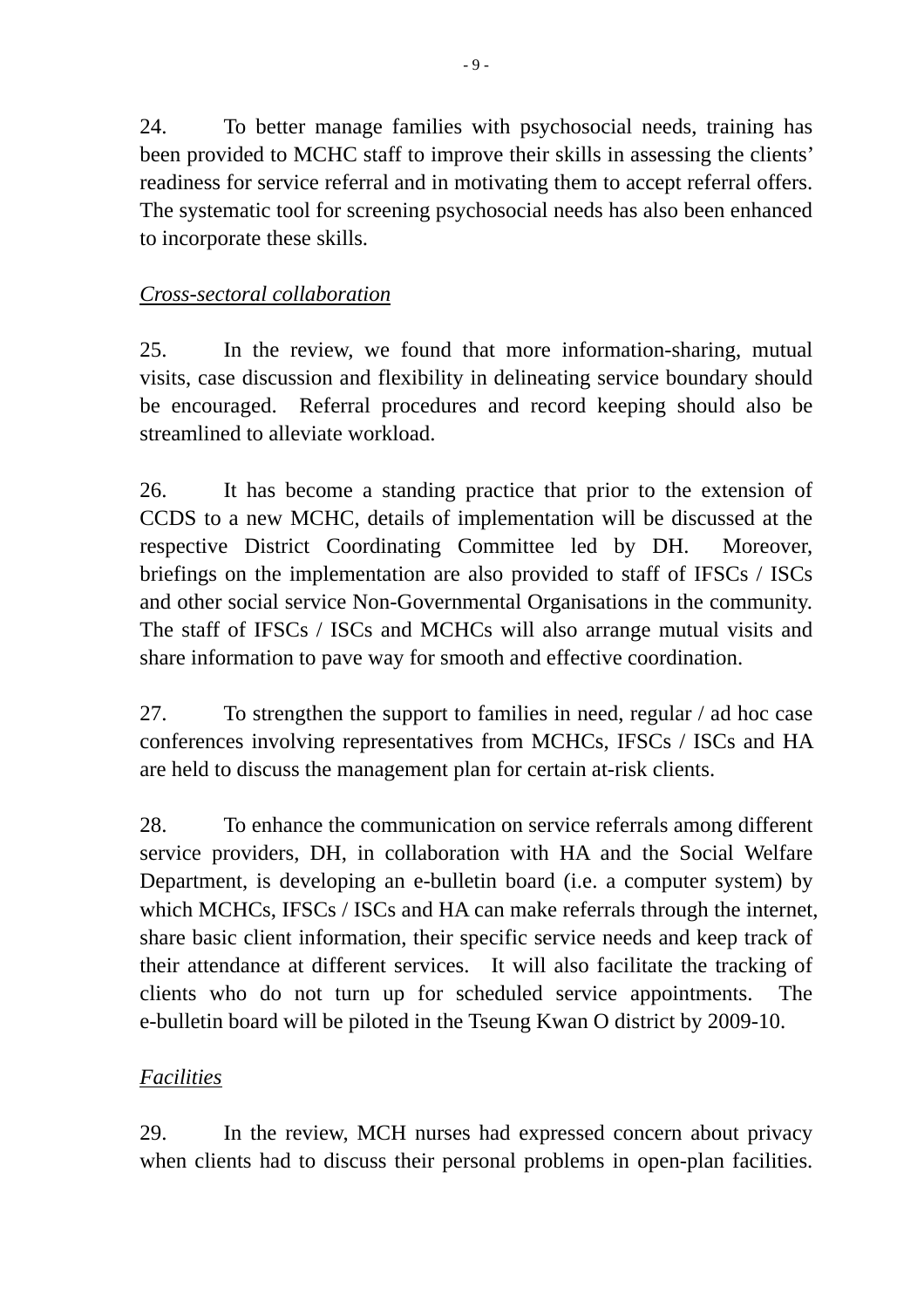To improve the situation, renovation work in MCHCs to install partitions and construct individual interview rooms has been completed or is in progress.

30. To increase the efficiency of ongoing service evaluation, a new computer system is being developed in MCHCs to capture client and service data and to minimise the workload of nurses in handling paper work. The system will be ready by the end of 2008-09.

31. Parent Resource Corners or Parent Resource Kiosks have been or will be set up in each MCHC to provide comprehensive information on child / family issues and related services and resources in the community.

#### *Service coverage*

32. In the review of pilot service, we noted that some mothers were unable to attend MCHCs to undergo EPDS screening because of work commitment. To address this problem, DH has exercised flexibility in conducting PND assessment either at the six-week postnatal visit (when most working mothers are still on maternity leave) or when the mother returns to MCHCs with her child for the routine child health visit for the two-month-olds. For mothers who do not turn up, EPDS questionnaires are sent to their homes for completion and return to MCHCs for follow-up. MCH nurses also monitor the mother's mood indirectly by asking about this when other family members accompany the child to MCHCs.

33. For the management of PND, a team comprising MCH nurses, psychiatric nurses and psychiatrists is now in place to provide a continuum of primary and secondary health care services in MCHCs. For this purpose, DH and HA have increased the number of visiting sessions by psychiatric nurses. Some MCHCs have also introduced consultation sessions by visiting psychiatrists. The aim is to reduce the psychological barrier of some mothers in accepting psychiatric treatment, as mentioned at paragraph 10 above.

34. To help pre-primary institutions participate in CCDS, EDB has uploaded information on CCDS and related referral forms to the EDB homepage, and is assisting DH in developing a special training kit for pre-primary educators. The kit aims to facilitate early detection, referral